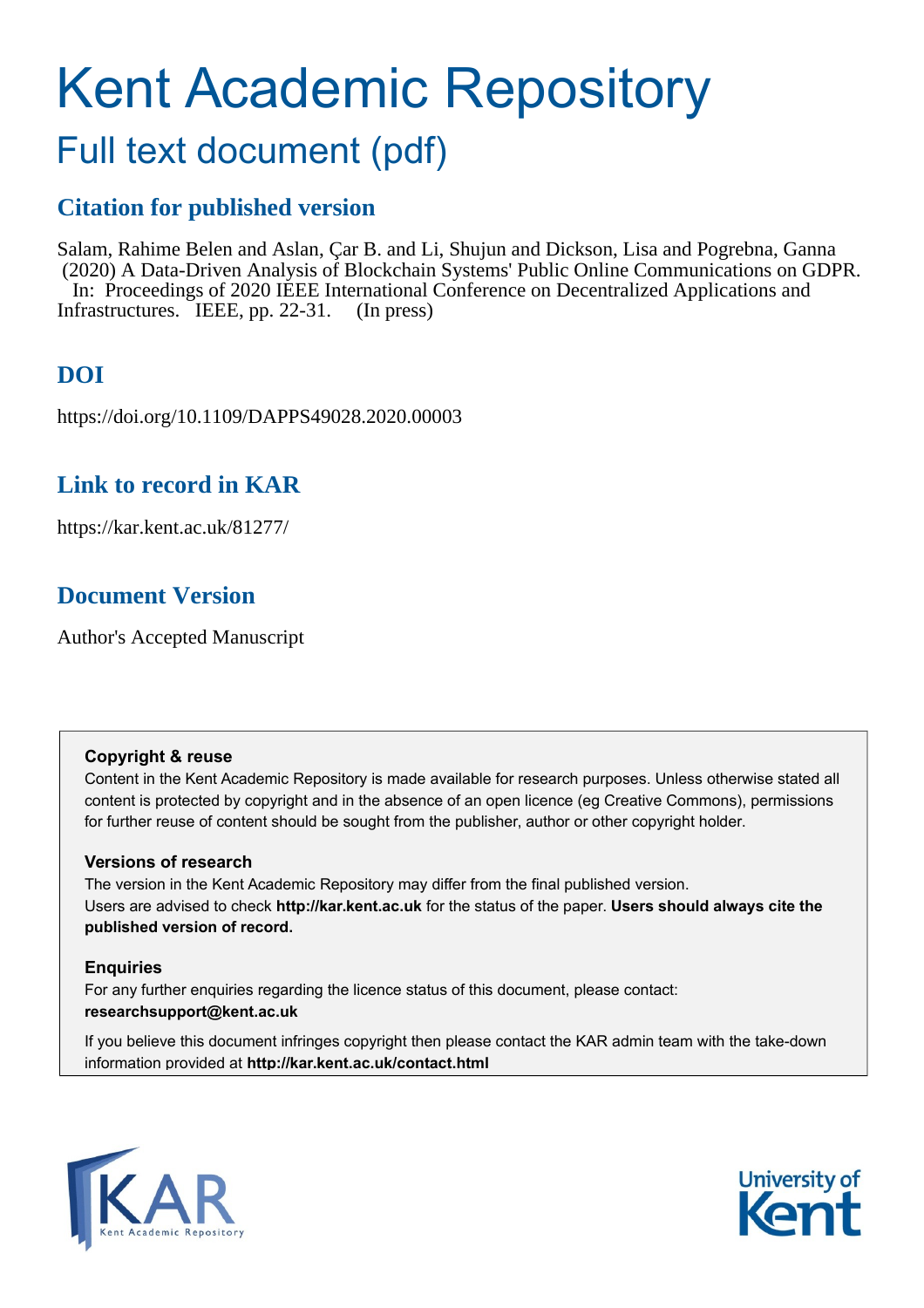Rahime Belen Sağlam, Çağrı B. Aslan, Shujun Li, Lisa Dickson and Ganna Pogrebna, "A Data-Driven Analysis of Blockchain Systems' Public Online Communications on GDPR," in *Proceedings of 2020 IEEE International Conference on Decentralized Applications and Infrastructures* (IEEE DAPPS 2020), pp. 22-31, 2020, DOI:10.1109/DAPPS49028.2020.00003

# A Data-Driven Analysis of Blockchain Systems' Public Online Communications on GDPR

Rahime Belen Sağlam $^*$ ¶, Çağrı B. Aslan $^{\dagger *}$ , Shujun Li $^{\ddagger}$ ¶, Lisa Dickson $^{\ddagger}$  and Ganna Pogrebna $^{\S}$ 

<sup>∗</sup>Ankara Yildirim Beyazit University, Turkey

†STM Defense Technologies Engineering and Trade Inc., Turkey

‡University of Kent, UK

§University of Birmingham, UK

¶Corresponding co-authors: Rahime Belen Saglam (rahimebelen@gmail.com), Shujun Li (http://www.hooklee.com/) ˘

*Abstract*—After the European Union's new General Data Protection Regulation (GDPR) became applicable in May 2018, concerns about the legal compliance of public blockchain systems with rights guaranteed by GDPR have emerged, e.g., on the "right to be forgotten". In order to better understand how the blockchain sector sees the challenges raised by GDPR and how such their communications could influence their users, this paper reports our data-driven analysis of GDPR-related public online communications of blockchain developers and service providers. Our analysis covers 314 public blockchain systems, and two different online communication channels: legal documents including privacy policies, T&C (Terms and Conditions) documents and other similar legal documents published on systems' official websites and public tweets of their official Twitter accounts.

Our analysis revealed that only a minority (86/314  $\approx$  27.5%) of the investigated blockchain systems had covered GDPR at least once using one or both communication channels. Among the 86 systems, only 27 systems (8.6%) had at least one legal document that actually talks about GDPR for the corresponding blockchain system. We noticed a systematic lack of detail about why and how the GDPR compliance issue was addressed, and most systems made questionable statements about GDPR compliance. The results are surprising considering that the GDPR was enacted in 2016 and has been in effect since May 2018.

*Index Terms*—GDPR, blockchain, distributed ledger, data protection, law, privacy, communication, transparency

#### I. INTRODUCTION

Technically, a blockchain is a distributed ledger that contains all the transactions that are shared among participating parties, basically computers, that are maintained by a distributed consensus algorithm [1]. It exists on a P2P network where there is not a single central body to manage the ledger, but every participating node keeps a copy of the ledger. This concept is called distributed or decentralized trust, and transactions are validated and authorized by the consensus of participating nodes in a distributed network. In addition to being a distributed secure data storage (enforced by cryptographic hashes, digital signatures, and verification of multiple agents), new-generation blockchain system now also provide computer programs a mechanism to self-execute a set of simple instructions among different parties, via a new technology called smart contracts that are intended to facilitate,

verify or enforce a contract [2]. Depending on what participating nodes can access data on chain, blockchain systems can be split into three types: public (permissionless) – anyone can access, consortium (permissioned) – only authorized parties can access, and private – only a centralized party can access. Some people do not consider private blockchains as real blockchains, and some only see public blockchains as real blockchains. Most permissioned blockchains are developed in the context of business-to-business applications, based on public versions with added access control policies.

The European Union's General Data Protection Regulation (more commonly referred to by its acronym GDPR) of 2016 is a new and far reaching regulation concerning data protection, which became enforceable across the whole European Union (EU) in May 2018 [3]. As the EU's most recent attempt to addressing data protection issues, the GDPR aims to protect the privacy of any data subject in the EU (not just EU citizens), regardless of the location of their data, and any personal data that are collected or processed in the EU (Article 3). In order to achieve its set goals, the GDPR provides an enforceable legal framework of rights for data subjects, whose data are collected and processed, and corresponding enforceable obligations being placed on data controllers and processors, to ensure that data is processed only within a set of stated principles (Article 5). Data controllers and data processors are defined within the Regulation (Article 4) and extend to natural or legal persons, public authorities, agencies or other bodies. The new legal framework introduced by the GDPR represents significant steps forward in protection from the EU's Data Protection Directive (DPD) of 1995 that it replaces.

The GDPR has created new challenges to the development and operation of blockchain systems because of some potential conflicts between a number of key principles in the GDPR and the technical nature of the blockchain technology, particularly between the data subject's "Right to Erasure ('right to be forgotten')" defined in Article 17 of the GDPR and the data immutability feature of blockchain systems. Such potential conflicts are echoed in a recent report from the EU Blockchain Observatory & Forum [4], which says "Public, permissionless blockchains represent the greatest challenges in terms of GDPR compliance". Considering the fact that a number of other countries (e.g., USA [5] and China [6]) are creating their

The paper's supplementary material is available at http://www.hooklee.com/ Papers/DAPPS2020\_suppl.pdf.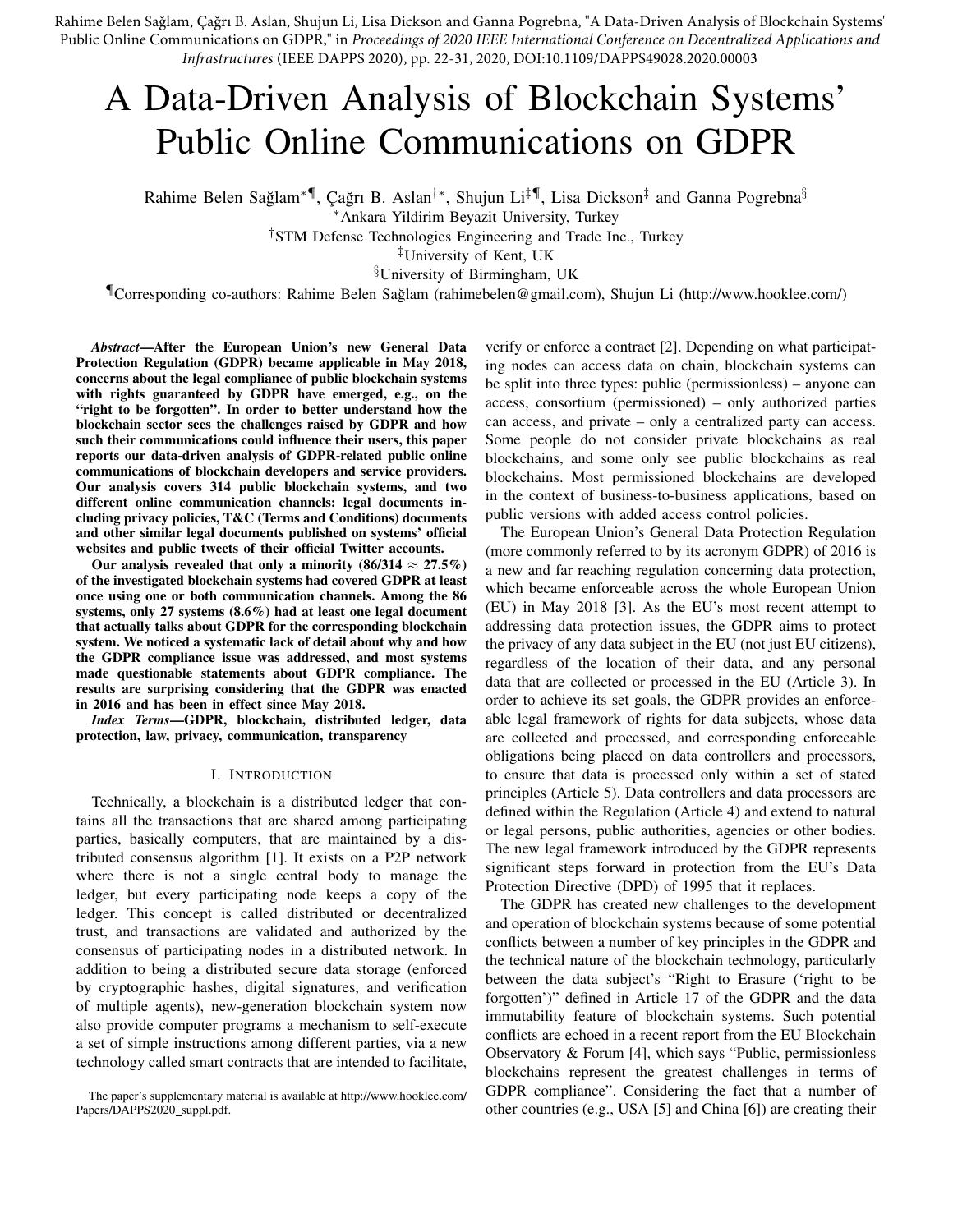new GDPR-like data protection regulations and more countries may follow up in future, the problem will soon become a more global issue beyond the current territorial scope of the GDPR.

Although the GDPR compliance issue has been clearly identified in the EU Blockchain Observatory & Forum report [4] for public blockchain systems, we observed a general lack of direct communications from public blockchain developers and service providers to their users. This motivated us to conduct a comprehensive data-driven analysis on GDPRrelated public online communications made by developers and service providers of 314 public blockchain systems with a cryptocurrency with a market size greater then \$10 million at the time of our study. We looked at two different online communication channels for each system: legal documents including privacy policies, T&C documents and other legal documents on official websites, and public tweets from official Twitter accounts. Our analysis revealed some surprising results: only 86/314  $\approx$  27.5% of the investigated blockchain systems explicitly talked about the GDPR, and many made questionable statements about GDPR compliance. Among the systems that communicated about the GDPR, there was a systematic lack of detail about why and how GDPR compliance has been or will be achieved. On a positive side, a very smaller number of (6) systems clearly admitted that some data subjects' rights (notably the right to erasure/be forgotten) cannot be respected due to the technical nature of the blockchain technology.

The results are surprising particularly considering the fact that the GDPR was enacted nearly three years ago and has been in effect for around a year. Given the wide discussion around the GDPR and the fact that all public blockchain systems will unavoidably fall into the rather wide territorial scope of the GDPR (Article 3), it is hard to believe that most blockchain developers and service providers were unaware of the relevance of the GDPR compliance issue to their systems. Our work therefore calls for more urgent research into topics such as legal aspects of the public blockchain technology, development of more legally sound technical solutions, human users' and organizations' perception and behaviors, as well as new data protection laws that are more "future-proof".

The rest of the paper is organized as follows. The next section discusses useful background information about blockchain and related work regarding the relationships between blockchain and GDPR, which will help the readers understand the research problem and the results we will discuss later. Section III explains how we collected and processed the data we used, with basic statistics of the data. Detailed observations from our data-driven analysis are reported in Section IV, and further discussions are given in Section V. Limitations of the study and future work are discussed in Section VI, and the related works are given in Section VII. The paper is concluded by the last section.

#### II. BACKGROUND: BLOCKCHAIN VS GDPR

In order to assess compatibility of blockchain systems with the GDPR, let us have a look at different types of personal data that may be stored on blockchains. The first class of personal data on blockchain systems are transaction data. Transactions are not limited to transfer of cryptocurrencies between pseudonymous individuals. Depending on the underlying application, a transaction can cover personal data such as financial or medical information relating directly or indirectly to individuals depending on the use case. Independent of the application, nothing prevents a malicious user to upload personal data of other people to a blockchain. In a blockchain system, transaction data can appear in three forms: plain, encrypted, or hashed, the latter two being considered "pseudoanonymised" but still requiring a reduced level of protection. The second set of data stored in blockchains that may qualify as personal data is metadata, which is necessary to coordinate individuals without centralized intermediaries. Particularly, public keys (i.e., addresses on blockchain) are essential metadata used for validating transactions, which have been recognized by the European Union Blockchain Observatory & Forum as valid personal data [4]. Another examples are IP addresses that are recorded in some blockchain systems.

To understand the implications of blockchain-based systems from a privacy perspective, it is important to understand some key technical characteristics of data on blockchains. The first one is data immutability, i.e., data cannot be deleted or changed once added. To be more precise, a blockchain is a series of data blocks, which are sequentially linked (chained) together through a cryptographic hashing process, where every block contains its own hash as well as the hash of the previous block for verification and sequencing.<sup>1</sup> For a hash function, any differences in input data will produce different output data. This means that, in blockchain systems, an attempt to change existing data will cause the hash of the corresponding data block to no longer match the hash value included in the next block, thereby breaking the chain. This characteristic of immutability has been discussed as one of the main concerns about the GDPR compliance of blockchain systems [9]–[12]. It would seem that the necessary characteristic of immutability is incompatible with the stipulated right of data subjects to require rectification and/or erasure of data under the "Right to Erasure ('right to be forgotten')" in Article 17 of the GDPR. In other words, the technical nature of blockchain seems to contradict the "right to be forgotten" as the blockchain technology implies that changing or omitting existing data (such as deleting records) will compromise the underlying trust principles of blockchain. One recommended solution to this problem is to put personal data off chain and only their hashes on chain [13], and another is to put encrypted data on chain and the key off chain (which correspond to the weaker protection called "pseudonymisation" in the GDPR) [14].

Another key feature of the public blockchain technology

<sup>&</sup>lt;sup>1</sup>There are other more advanced distributed ledger technologies based on a graph-based model (e.g., DAG [7] and hashgraph [8]) rather than a linear blockchain, but the data immutability feature remains largely unchanged. This will not significantly influence our discussion in this paper, so we will ignore such level of technical details and use the term "blockchain" as an umbrella term for all distributed ledger systems.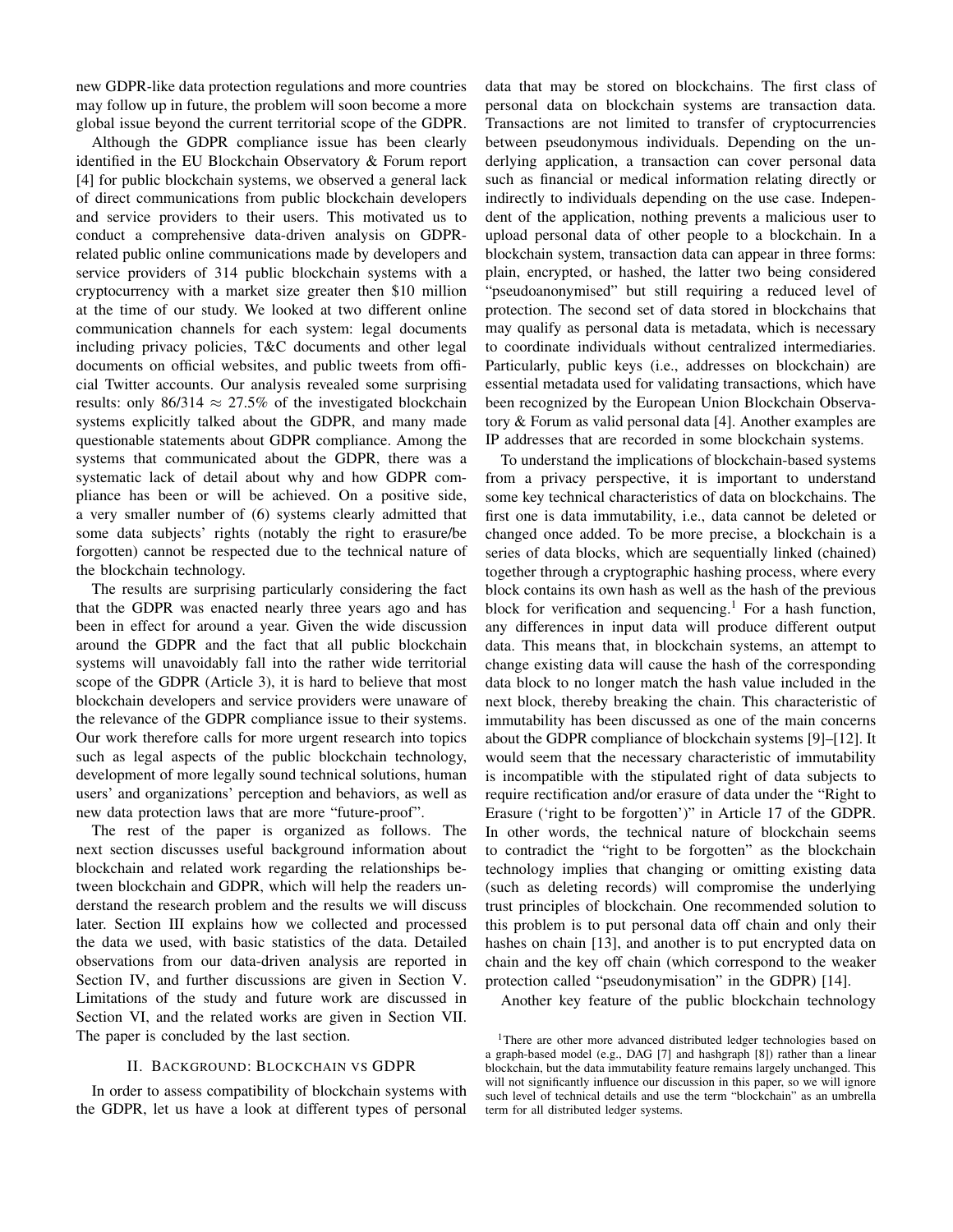that gives rise to questions of GDPR compliance is that it is public and permissionless, meaning that anyone may, without authorization, participate in the network as a node. Such public distributed ledgers, together with a distributed consensus process, do not require any centralized authority as a manager, thus leading to a large number of parties who do not trust and may not even be able to identify each other<sup>2</sup>. This potential lack of attribution as well as inherent anonymity of public distributed ledgers challenge the GDPR compliance of blockchain systems. Millard et al. discussed this feature, considering the data protection by design and default principle elucidated in the GDPR (Article 25), and raised some questions that need to be addressed [15]. One of the questions is that this openness leads to a confusion in identifying data controllers and data processors. Article 25 of the GDPR places legal obligations on the data controllers to ensure that "appropriate technical and organizational measures, such as pseudonymisation" are implemented "both at the time of the determination of the means for processing and at the time of the processing itself". In this context, we can ask whether each participating node of a public blockchain system holding a copy of the distributed ledger should be seen a data controller. In addition, the necessary replication of data on each node also gives rise to a contradiction to the principle of "data minimisation" stated in the GDPR [16], [17]. This is manifested in Article  $5(1)(c)$  of the Regulation, which requires that the amount of personal data collected must be "limited to what is necessary" to achieve purposes for which the data processed. It is further reflected in the purpose limitation that requires that personal data be "collected for specified, explicit and legitimate purposes and not further processed" in Article 5(1)(b) of the GDPR.

In the GDPR, the data controller is defined as the individual or entity who decides the purposes and means of the processing (Article 4). For any systems that have the potential to retain personal data, the identification of the data controller is important in order to determine where these responsibilities and obligations reside. On public blockchain systems, even if the system does not store any data that can be definitely labeled as personal data, the public-key addresses used by such systems as pseudonyms of participating nodes can still be considered as personal data, as stated explicitly in the EU Blockchain Observatory & Forum report (on Pages 19-20) [4]. This implies that it may be impossible for any public blockchain system to argue that it does not store any personal data so the GDPR does not apply. Note that in some situations the data controller is obliged to conduct a mandatory DPIA (data protection impact assessment) that requires records of all processing activities be made and retained (Article 35), which would require clarifying the whole data storage and processing chain including responsibilities and obligations of other data processors involved.

<sup>2</sup>Several countries, e.g., China, are currently making attempts to regulate this space to require blockchain users register with state-issued IDs (see, e.g., https://www.theverge.com/2018/10/22/18008640/china - blockchain registration-government-id for more information).

A further question raised by Millard et al. in [15] concerns the relationship between controllers and processors; more specifically, how controllers can instruct processors on the processing of personal data given the anonymous nature of public blockchains. In the literature, some researchers proposed the use of smart contracts to control data access, usage, and transfer to data processors. For instance, Neisse et al. proposed a solution based on smart contracts, which are deployed by data subjects for each data controller or data processor [18]. This solution allows data subjects (users) to track how their data are processed by data controllers and data processors and whether the processing of their data are compliant with their *ex ante* consent. In [19] Sousa proposed a conceptual model where each data subject's consent is stored in the data controller's back-end component, which enables the regulator to traverse the blockchain whenever a consent requires verification. In their two recent studies [20], [21], Loukil et al. proposed a similar approach that converts privacy policies describing the data subject's privacy preferences into custom smart contracts.

In the above discussion, we have mentioned user consent. The GDPR defines a set of obligations for data controllers and processors, which include obtaining explicit consent from the data subject for the processing of any personal data. Explicit consent means freely given, specific, informed and unambiguous indication of the data subject's preferences about the processing of personal data relating to him or her. In order to have a lawful basis for processing activity of personal data by a controller, the data subject must have given consent for the processing to occur for one or more specific purposes explicitly. Article 7 of the GDPR sets out a framework for consent, providing three fundamental principles or rules; controllers are responsible for demonstrating consent was given, a data subject has the right to withdraw consent at any time, and finally written requests for consent must be clear. The regulation also makes it clear that "it shall be as easy to withdraw as to give consent". This statement of the importance of consent is further strengthened by Article 22, which notes that the data subject has the right not be subjected to automated decision making unless this kind of processing is based on the data subjects' explicit consent. It is made clear that a lack of explicit consent requires the controller/processor to stop all automated processing of the data.

In a public blockchain, once a transaction has been made on the blockchain, the same set of data will be processed by the all nodes in the chain. Consequently, gaining explicit consent is essential at the beginning before the download or execution of the blockchain software. In the literature, there are studies emphasizing that each executed transaction needs to include a statement of consent to be acceptable by data subjects [22], which can be hard to manage for most public blockchain systems. A proposed solution to this problem is to use smart contracts to automatically handle consent management [18], [20], [21], but smart contracts are normally based on a public blockchain so the solution can be seen circular reasoning.

Yet another important aspect is the territorial scope. In a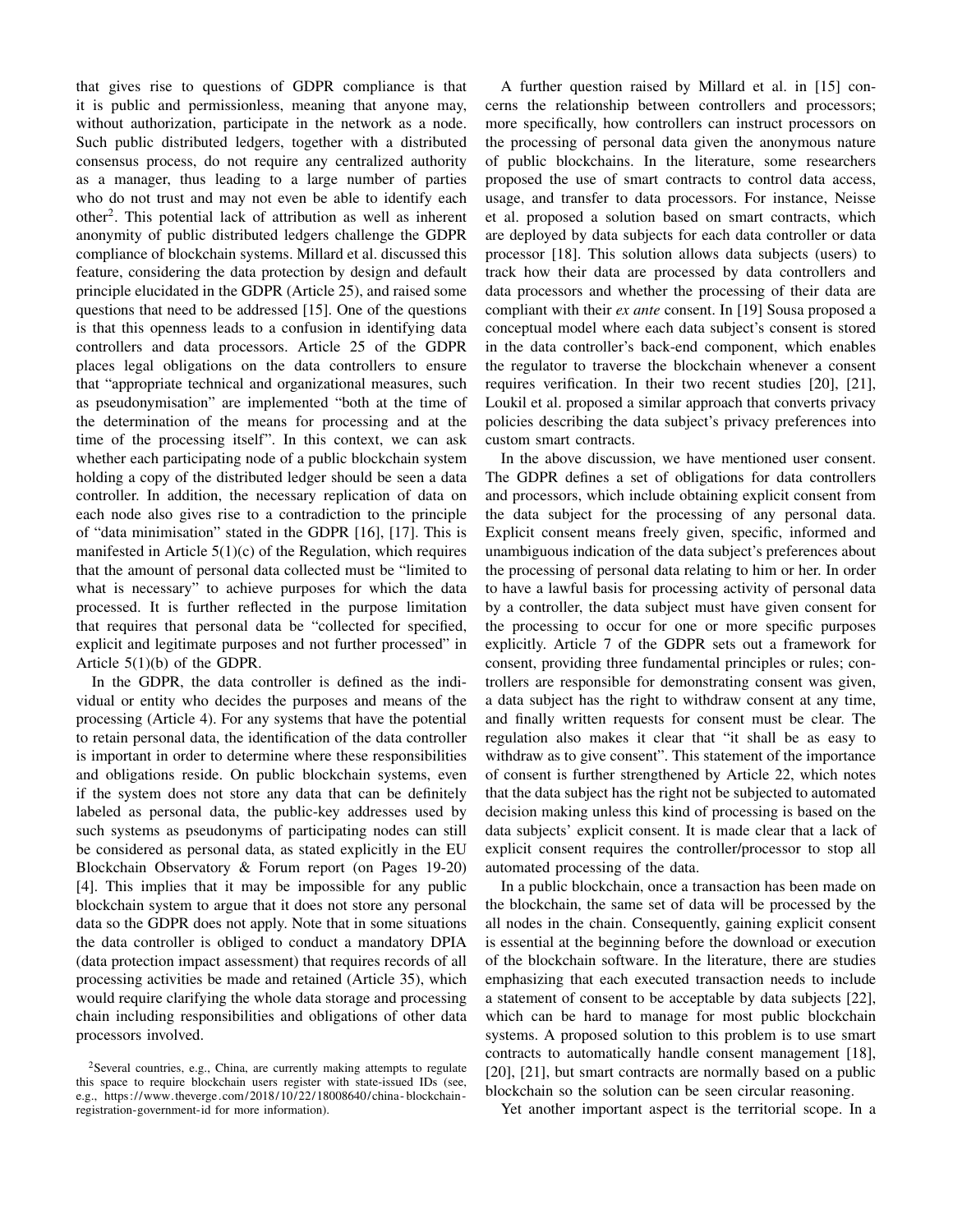public blockchain, anyone can run a node by downloading the transaction history of a blockchain disregarding the territorial scope of the laws that regulate the protection of personal data on chain. However, the GDPR defines a wide territorial scope (Article 3), which says that the GDPR applies for processing of personal data of any data subjects (not just EU citizens) by data controllers and processors in the EU, or personal data of any data subjects in the EU by any data controllers and processors for the purposes of providing goods or services or behavior monitoring [23], [24]. The (pseudo-)anonymous nature of public blockchains means that it is very hard to manage the territorial scope, and the only feasible approach is to assume that the GDPR always applies in all situations.

#### III. DATA COLLECTION AND PROCESSING

In this section we explain how we selected the public blockchain systems and how we collected public online communications made by developers and service providers behind those selected systems.

#### *A. Selection of public blockchain systems*

Since the first public blockchain system Bitcoin [25] appeared in 2008, many blockchain systems have emerged in domains such as supply chain, health care, Internet of Things, and governmental services [26]. Most public blockchain systems are associated with one or more cryptocurrencies, which are used as an effective mechanism for incentivizing people to participate in maintaining the blockchain [1].

In order to conduct our data-driven analysis of public online communications of blockchain developers and service providers, we first needed to decide what public blockchain systems to choose. Due to the rapid development of new blockchain systems, there was not a well maintained list of such systems with the needed indicators for us to consider. We therefore decided to use associated cryptocurrencies with a large market capitalization size as a proxy to "reverse engine" public blockchain systems that are popular among blockchain users, who are the people our study will benefit. This method should have missed some public blockchain systems that do not have an associated cryptocurrency on the market yet, but we noticed that such systems had been reasonably rare or less mature (e.g., under development) so missing them should not significantly skew our results. The use of cryptocurrencies also naturally allowed us to avoid most permissioned and private blockchain systems, which rarely use cryptocurrencies because they do not normally have the need to incentivize participants (who are normally organizations co-running the system rather than individuals attracted to an existing system).

To decide the market capitalization size of cryptocurrencies, we used CoinMarketCap (https://coinmarketcap.com/), a popular website maintaining a large list of cryptocurrencies with their market capitalization figures. We used a snapshot of the CoinMarketCap list captured on 17 April 2019 (08:42:19 UK time) to all cryptocurrencies with a market capitalization size greater than \$10 million. This led to 320 active cryptocurrencies (see Section 1 of the paper's supplementary material for a full list), which correspond to 314 valid public blockchain systems. In this paper we use the term "system" to refer to the following three different cases: 1) a single cryptocurrency appearing on a single dedicated website (which is normally managed by a single company or a group of developers); 2) more than one cryptocurrency appearing on the same website and managed by the same company or a group of developers; 3) a single cryptocurrency co-developed/maintained by more than one company/group of developer (e.g., a company and a foundation, or a number of collaborating organizations). Some systems following the above definition may actually maintained by the same company or the same group of core developers<sup>3</sup>, but we did not attempt to consider this due to the complexity of obtaining such information (which is not always in public domain).

#### *B. Online communication channels*

After investigating the selected public blockchain systems' websites and other online activities, we identified two main channels that blockchain developers and service providers normally make GDPR-related public online communications:

- 1) legal documents including privacy policies, T&C (Terms and Conditions) documents and other legal documents published on official websites;
- 2) public tweets posted by official Twitter accounts.

There are other online communications we also considered (e.g., white papers, posts on blogs, web forums and chat rooms) and did some preliminary analysis, but plan to cover them more thoroughly in future (see Section VI for more).

#### *C. Data collection and statistics*

All legal documents were collected on 23 May 2019, almost exactly one year after the GDPR became effective.

Among the 314 blockchain systems, 189 ones provided links to "Privacy Policies" or "Terms and Conditions" (T&C) or other legal documents on their official websites. The most common legal documents provided by the systems are privacy policies where 169 systems provided privacy policies, 128 ones provided T&C documents and 34 other legal documents. In order to obtain relevant Twitter data, we identified 310 official Twitter accounts and downloaded their most recent tweets (up to 3,200 tweets for each system due to the limitation of Twitter's API).

In order to eliminate documents that do not mention the GDPR at all, we followed a simple approach by searching for the keyword "GDPR" or "General Data Protection Regulation" in each document we collected. Although being simple, we consider this approach valid as any sensible discussions on the GDPR should include at least one mention of the word "GDPR" or its full title. Some basic statistics of results of the keyword searches are summarized in Table I. Note that one system did not have any relevant legal documents or a Twitter account, so the total number of relevant systems is 313.

<sup>&</sup>lt;sup>3</sup>For instance, a company maintains two different blockchain systems associated with two different cryptocurrencies and sets up separate websites for them as well.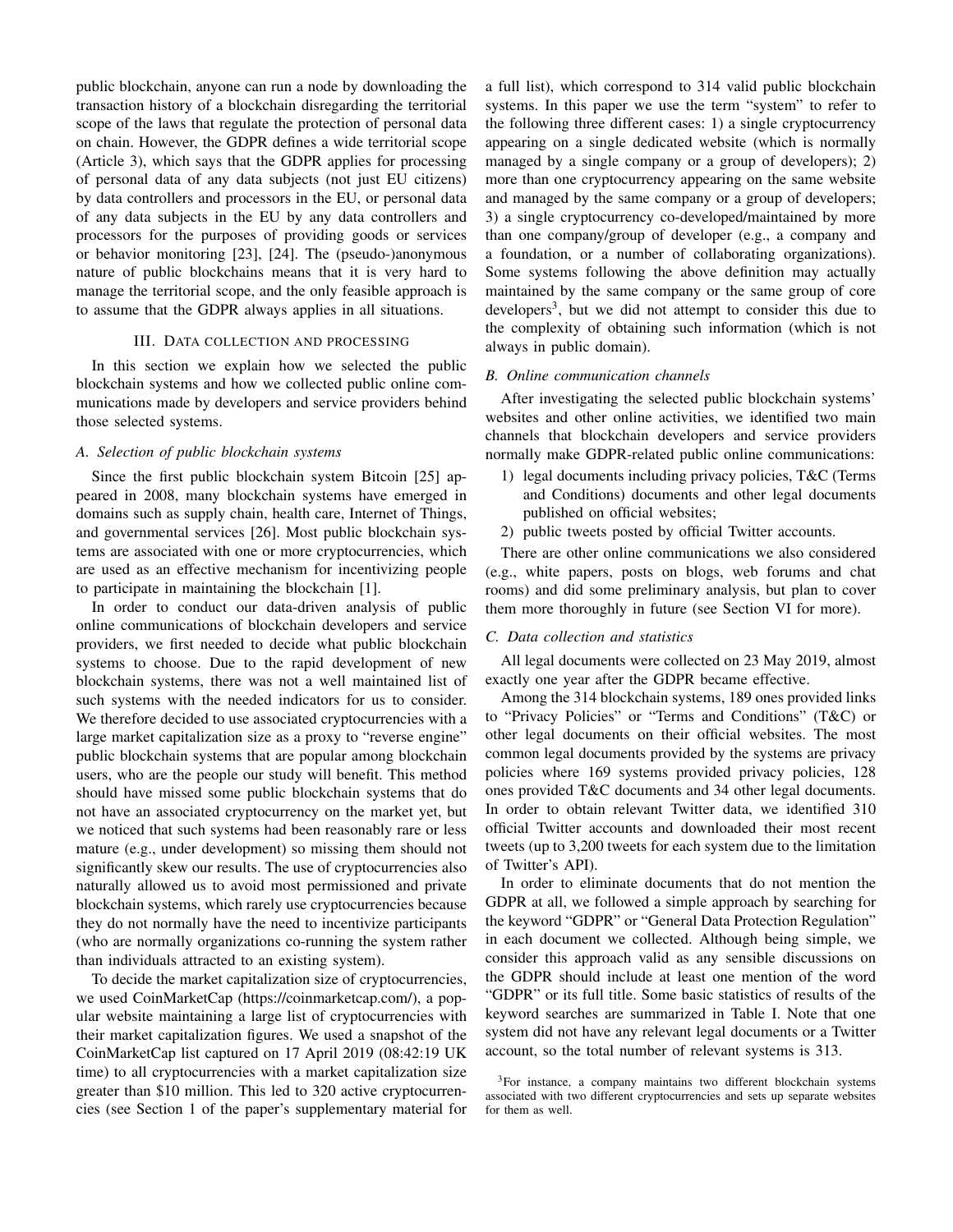TABLE I BASIC STATISTICS OF COLLECTED DOCUMENTS MENTIONING GDPR (BASED ON NUMBERS OF SYSTEMS, NOT DOCUMENTS)

| Data Source              | <b>GDPR</b> Mentioned (%) | Total |
|--------------------------|---------------------------|-------|
| Privacy Policies         | 48 (28.4%)                | 169   |
| <b>T&amp;C</b> Documents | $9(7.0\%)$                | 128   |
| Other                    | $2(5.9\%)$                | 34    |
| <b>Twitter Accounts</b>  | 43 (13.7%)                | 313   |
| Any Channel              | 86 (27.5%)                | 313   |

Among all the legal documents we used in our study, privacy policies proved to be the one covering the most relevant information about the GDPR. However, even for this channel the ratio of privacy policies that include our two query terms is still quite low. Figure 1 shows more detailed statistics regarding how the 314 systems are split into different groups for each communication channel.



Fig. 1. Statistics of GDPR mentions in different types of online public communications by blockchain systems

After the data collection and cleaning process, we manually inspected all legal documents that mention the GDPR. We noticed that some legal documents were written on personal data collected and processed by the websites rather than on data on blockchains. We eliminated legal documents clearly written for website visitors only since the aim of the study is to assess the GDPR compliance of the blockchain software systems. This led to legal documents of 27 blockchain systems for further analysis. Within the  $27$  systems, only 6 ones<sup>4</sup> have legal documents explicitly stating what data are for website and what for the blockchain software systems. For other systems, we made an assumption that the legal documents do cover data on blockchain as well, and reported our findings in Sections IV and V based on this assumption. If this assumption is wrong for some systems, then we will only over-estimate how well public blockchain systems communicated about the GDPR compliance issue, which should be better than underestimate it since our findings are mostly negative (i.e., public blockchain systems did not communicate enough about the GDPR compliance issue). We did a similar process on tweets collected. We eliminated retweets and general expressions about the GDPR, which do not give any useful information about the GDPR compliance issue of the system concerned. We identified 18 tweets that are directly written to announce GDPR compliance of the systems mainly posted in May and June 2018 which are around the date that the GDPR came into effect. However, there are also tweets that underline the challenges and question the personal data on the chain.

#### IV. OBSERVATIONS

#### *A. Legal documents*

In our study, we focused on legal documents published by the systems including privacy policies, T&C documents and other legal documents that are all written in English. It has been observed that rights of data subjects provided by the GDPR are mainly covered in privacy policies where only a few T&C documents mention some rights and none of the legal documents provide any related information. For those T&C documents mentioning some rights, the statements are also covered in privacy policies, so we decided to focus on privacy policies for the further analysis.

Privacy policies are pervasive feature of websites and applications required in many countries with the aim of informing users about how information about them is gathered and processed. This allows users to make a more informed decision on accepting or abstaining from using the website/application. However, it is a known fact that, in practice, privacy policies, which make up the largest portion of our dataset, are often not read by users, hard to understand, and do not support rational decision making [27]. Consequently, previous studies on analyzing privacy policies mainly focused on manually assessing their usability in means of their accessibility, writing quality, content and evolution over time [28]. There are also manual assessments that focus on compliance with self-regulatory requirements, e.g., Cranor et al. evaluated privacy policies of online tracking companies against self-regulatory guidelines with the aim of understanding collection and use of sensitive information and linkage of tracking data with personallyidentifiable information [29]. Similarly, in our study, we aimed to evaluate the privacy policies of public blockchain systems against the GDPR and assessing whether they contain sufficient and clear information relevant for users to make privacy decisions considering theirs rights provided by the GDPR.

There are past studies to interpret policies for users through natural language processing (NLP) tools [30], [31] and crowd sourcing [32], [33] as well. However, these efforts will succeed only if privacy policies contain relevant information. In this context, we aimed to evaluate privacy policies of blockchain systems and to check existence of relevant information about

<sup>&</sup>lt;sup>4</sup>Selected texts from privacy policies of the six "good" systems can be found in Section 3 of the paper's supplementary material.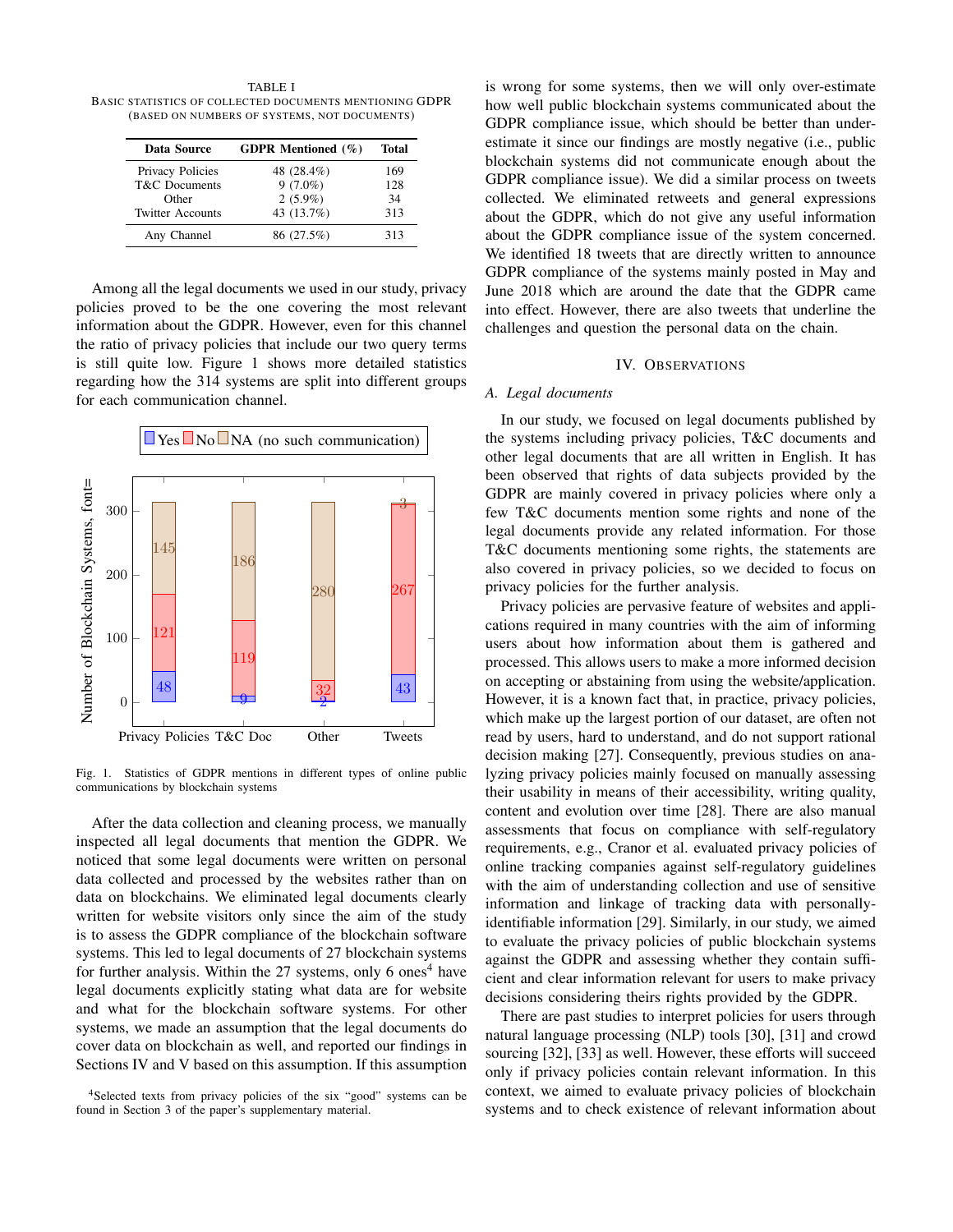data subjects' rights provided in GDPR, that can provide valuable insights into future studies.

We identified several factors that make blockchain systems' privacy policies very questionable or incomplete in terms of their coverage for data subject's rights. First of all, except for a few ones privacy policies do not make it clear if they cover the website itself and/or the related blockchain applications, which leads confusion about the scope of privacy policies. Second and perhaps surprisingly, only six of the 27 systems provided information about their applications disclosing the possible problem to exercise some rights due to the underlying blockchain technology. However, even among those six systems, each right is not covered in an equally transparent way, e.g., the immutability issue is discussed more than other rights. Only one policy covers all rights in a transparent way.

In the following, we give our observations on how the investigated blockchain systems' legal documents communicated in a number of key areas of the GDPR. The observations are based on a categorical encoding scheme that indicates how each document addresses each area, which is explained in detail in Section 4 of the paper's supplementary material.

*1) Explicit consent:* Ten of the 27 privacy policies do not provide clear information about how the corresponding blockchain systems obtain consent from their users. There are vague statements such as "Our processing of your Personal Information is based on the consent where you have consented to our use of your Personal Information". However, there is no further explanations about how they obtain it. Four of the policies state that users will consent processing of their personal data when they use their Website or the applications. There are two policies that state that consent is gathered via use of applications. Eight policies provide better explanations and state that consent is obtained from the user as they register to their platforms, submit information to their systems or use their services. Those policies ask people to actively opt in and try to meet the standard of an unambiguous indication by clear affirmative action in Article 4. However, better policies are given in two other systems where it is required to fulfil a contract with the user to obtain consent. In those privacy policies, blockchain systems and the technologies under these systems are briefly introduced to the users and the policies for the website services and application are written separately to avoid possible confusion. The consent is said to be obtained by the active submission of the wallet address or after the fulfillment of the contract between user and the system. One policy does not provide any explanation about this right.

A further interesting issue arising in this area concerns a data subject's right to withdraw consent. Nine policies acknowledge this right explicitly and require the data subject to send an email to request withdrawal of consent. This compares with four policies that do not specifically mention the data subject's ability to withdraw consent. Further 13 policies claim to support the right without giving any information as to how a user can do that. Considering the nature of blockchain systems and the obvious challenges to allowing a subject the ability to exercise the right to withdraw consent to personal data, it is very surprising that only one policy explicitly states that the immutability of blockchain systems may affect the users' ability to exercise some rights. This included the ability to object to, or restrict, the processing of their personal data. Another important finding is that even though there are several conceptual models based on smart contracts proposed in the literature, with the aim of access control, none of the blockchain systems offer solutions for controlling data access including usage, and transfer to data processors.

*2) Right to erasure (right to be forgotten):* Considering the immutable nature of blockchain, the right to erasure (right to be forgotten) is the most challenging data subject's right for the blockchain community. However, perhaps surprisingly, the majority of the privacy policies (21 out of 27 ones) do recognize the issues and discussions about the right to erasure but they make claims that personal data can be deleted upon request by the data subject. Two policies include discussions on immutable nature of the blockchain and states the impossibility of erasure whereas two propose anonymization as an alternative solution. One policy claims to cover no personal data on the blockchain except Wallet IDs on the blockchain, which are argued as non-personal data.

*3) Transparency and portability:* Among 27 blockchain service providers, for 13 systems transparency is limited to personal data collected solely by the website services, which leads to some ambiguity about the scope of the policies. Nine of the policies covered personal data collected by their applications and only four of the systems are transparent about keeping the personal data on blockchain. One of those systems argued that all the data on the blockchain is pseudoanonymized so that the data on chain does not reveal any personal data. One of the systems did not provide any information about personal data collected by their systems.

The right to data portability assures the possibility of transferring data "from one electronic processing system to and into another, without being prevented from doing so by the controller" upon the request of a data subject. Data subjects have the right to request their personal data in a common and easily readable computer format, which is a relatively easier task compared to other rights such as the right to erasure. Among the 27 systems, only three of them explicitly claimed to transfer personal information directly to another "controller", where technically feasible. Nonetheless, 10 of such systems included just the keyword "data portability" in their policies, claiming that they provide this right to their users, however they did not elaborate it. The remaining 14 policies do not provide any information about this right.

*4) Data retention:* The GDPR states that principles of "data minimisation" require that data is retained only as long as it serves a necessary purpose, which requires service providers to give information about how long they are going to store personal information and the conditions regarding this procedure. Majority (16) of the blockchain systems' privacy policies cover vague statements about this right, stating that the personal information will be erased if further storage is not required or permitted by applicable laws. Seven systems are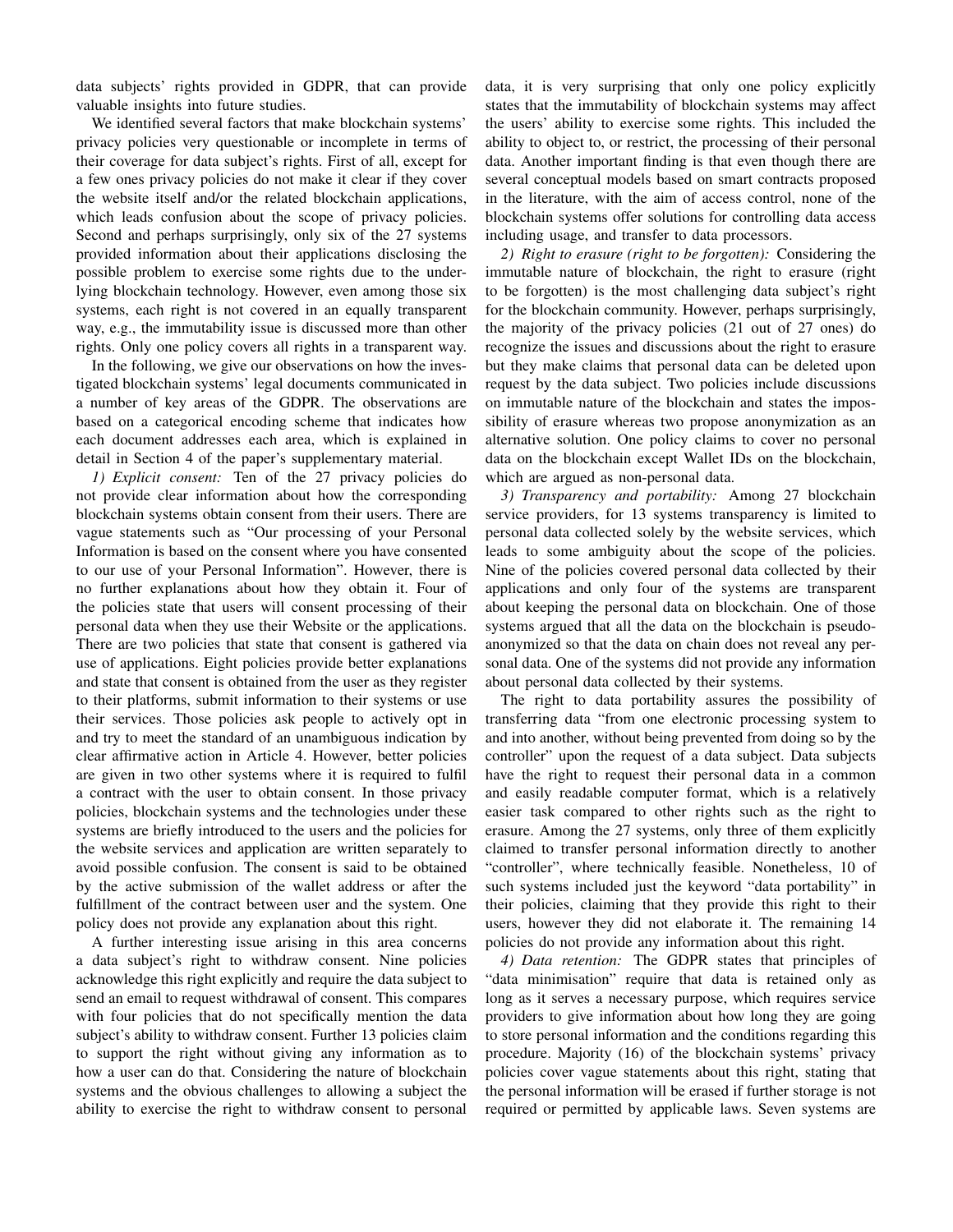transparent about the exact conditions or the periods of their personal data storage practices. Four of them do not specify any information about this right.

*5) Transfer of personal data to third countries or international organizations:* The GDPR requires the data controllers to provide information to data subjects about the transfer of their personal data to third parties, third countries or international organizations. Considering its distributed nature, for a blockchain system it is inevitable to transfer personal data to third parties. During this step of our analysis, we focused on how service providers had explained the transfer of personal data related to distributed ledger technology. Surprisingly, only one system's privacy policy explicitly states that interacting with their blockchain systems can lead any personal data written on the blockchain to be transfered and stored across the globe due to its global decentralized public network. Except one, 22 systems' policies state that that they may share personal data with third-party services including law enforcement, government officials and regulators as well as other service providers that they use to support their businesses. Four systems' policies stated that they will or do not share personal information with third parties beyond the scopes such as the European Economic Area.

*6) Data minimization:* "Data minimisation" (British English spelling in the GDPR) is the principle of storing and processing personal data that is relevant, adequate and limited to what is necessary. Two main features of the blockchain clearly conflict with this principle; storing a copy of all data on every node and immutability. However none of the privacy policy we examined, including those from the systems that are transparent about the immutability nature of the blockchain systems, has statements underlining this conflict. 22 systems' policies do not explicitly cover this principle and five of them provide only very brief explanations such as "Processing of your data is carried out by the principle of data minimization, accuracy and limited data storage."

*7) Right of access:* The right of access, which has been reported to be entirely compatible with the blockchain technology [34], gives data subjects the right to access their personal data held by any service provider subject to compliance with the GDPR. Among privacy policies of the 27 systems, four of them give detailed information informing the users about their rights not only to access but also to know whether they process their personal data and certain information how they use it and who they share it with. Two systems' policies provide relatively limited information and recognize the right to access personal data limited to the information about how and why they use it. 13 systems' policies provide brief information stating that the users have the right to access their data and/or a copy of their data in a machine-treatable format. Six of the systems' policies provide very brief information and just cover the name of this right in the list of rights that are recognized. Finally, two systems' policies do not provide any related information about this right.

*8) Data protection by design and by default:* The GDPR explicitly mentions the "Data protection by design and by default" principle in Article 25, which is a data protection law version of the more widely known "privacy by design and by default" principle. In order to analyze discussions around this principle, we focused on explicit mentions of the related terms "privacy by design", "data protection by design", "data protection by default" and other forms of those words (e.g., "privacy-by-design"), which led to only one legal document: the privacy policy at https://casinocoin.org/privacy- policy/. This policy only states that "We will need to update this Privacy Policy from time to time in order to make sure it stays current with the latest legal requirements and changes to our privacy by design practices." This does not give any concrete information about their practices on privacy by design.

#### *B. Twitter accounts*

When we evaluated the tweets posted by the 43 blockchain systems' official accounts that mention GDPR in at least one of their tweets, we identified 16 accounts that had announced GDPR compliance of their systems. Their tweets announcing the compliance were mainly posted in May, June or July 2018 shortly after the the date GDPR became enforceable. However, it was surprising to notice that 11 of those systems did not have a legal document, which made it impossible to validate their claims. This finding is valuable for the potential social media analysis on the GDPR compliance issue. Other than the tweets that announced GDPR compliance, we identified six tweets belonging to six different accounts that had claimed their blockchain systems to be GDPR compliant without giving a link to explain why. There are six accounts that had shared negative opinions about the GDPR or the GDPR compatibility of blockchain systems underlining regulatory challenges.

#### V. MORE DISCUSSIONS

Our analysis drew a largely negative picture of how public blockchain systems were communicating about the GDPR compliance issue. Our study does not give answers to why the public blockchain community behaved the way we observed, which will be our future work. However, we can reasonably speculate that either there was an insufficient level of awareness on GDPR or that the sector was aware of this issue but simply unwilling to make the sensitive matter transparent to their users and the general public (maybe out of fear of the resulting legal punishment or loss of business opportunities).

While most privacy policies are very vague in how and why the GDPR compliance is (or not) achieved, we noticed a number of systems whose privacy policies are particularly transparent. For instance, GNOSIS's privacy policy (https:// gnosis.io/privacy-policy) warned its users as follows:

"Accordingly, by design, a blockchains records cannot be changed or deleted and is said to be 'immutable'. This may affect your ability to exercise your rights such as your right to erasure ('right to be forgotten'), or your rights to object or restrict processing, of your personal data. Data on the blockchain cannot be erased and cannot be changed. Although smart contracts may be used to revoke certain access rights, and some content may be made invisible to others, it is not deleted.

...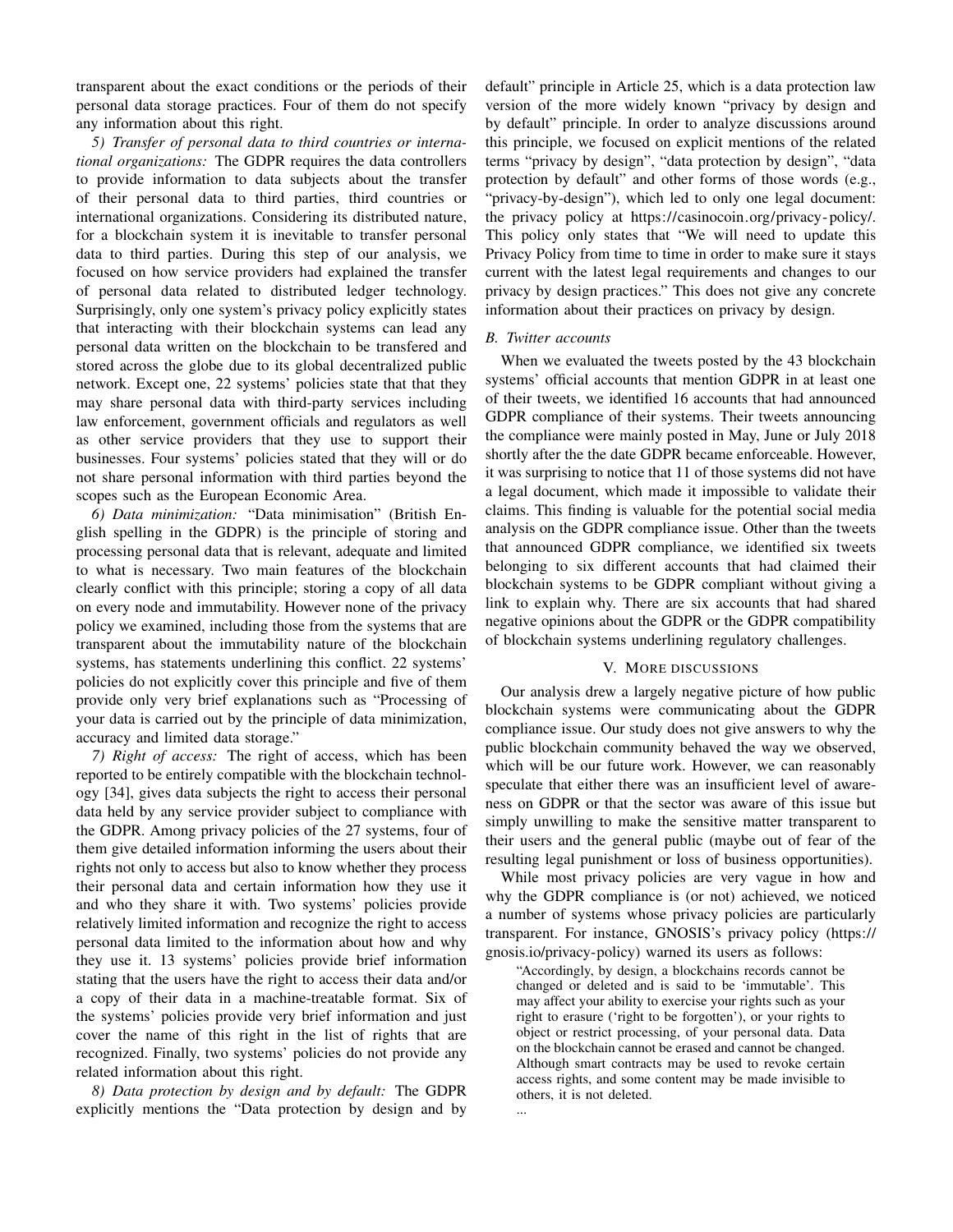IF YOU WANT TO ENSURE YOUR PRIVACY RIGHTS ARE NOT AFFECTED IN ANY WAY, YOU SHOULD NOT TRANSACT ON BLOCKCHAINS AS CER-TAIN RIGHTS MAY NOT BE FULLY AVAILABLE OR EXERCISABLE BY YOU OR US DUE TO THE TECHNOLOGICAL INFRASTRUCTURE OF THE BLOCKCHAIN.IN PARTICULAR THE BLOCKCHAIN IS AVAILABLE TO THE PUBLIC AND ANY PER-SONAL DATA SHARED ON THE BLOCKCHAIN WILL BECOME PUBLICLY AVAILABLE"

The same policy covers the following statements for "Right to erasure (right to be 'forgotten')":

"HOWEVER, WHEN INTERACTING WITH THE BLOCKCHAIN WE MAY NOT BE ABLE TO EN-SURE THAT YOUR PERSONAL DATA IS DELETED. THIS IS BECAUSE THE BLOCKCHAIN IS A PUBLIC DECENTRALIZED NETWORK AND BLOCKCHAIN TECHNOLOGY DOES NOT GENERALLY ALLOW FOR DATA TO BE DELETED AND YOUR RIGHT TO ERASURE MAY NOT BE ABLE TO BE FULLY ENFORCED. IN THESE CIRCUMSTANCES WE WILL ONLY BE ABLE TO ENSURE THAT ALL PERSONAL DATA THAT IS HELD BY US IS PERMANENTLY DELETED."

Five more examples of such transparent privacy policies can be found in Section 3 of the paper's supplementary material.

The explicit statements about the challenges in GDPR compliance due to the nature of blockchain technologies cast more doubts on other privacy policies' claims about the GDPR compliance. It is questionable to assure that those potentially false claims are due to misunderstanding of GDPR or only written for ordinary websites' services without any tendency to hide details or misdirection. On the other hand, it is also possible to argue that those systems are capable of handling GDPR by storing personal data on central databases other than blockchains by-passing any possible challenge introduced by the nature of the blockchain technology. Since a few number of public communications we have covered in our study provides details about data storage practices within the systems, those possibilities remain open for discussion.

The lack of transparency about GDPR compliance issues of blockchain systems could be related to the ongoing development phase of such systems. Since some systems have not produced a working software system yet, it is possible for the developers to procrastinate those issues. However, due to the data protection by design principle it is necessary to consider privacy and data protection principles right from the start.

#### VI. LIMITATIONS AND FUTURE WORK

Although we worked on a comprehensive dataset, there are limitations of the work that require further studies.

First of all, although our analysis work was assisted by automated tools, it involved a lot of human efforts and expert knowledge of people involved (the first three co-authors, and a number of helpers – see the acknowledgement section), so human errors and biased judgments are inevitable. We adopted a protocol to have information of each cryptocurrency checked by at least two independent human encoders, so we believe the

error rate is low so any errors that may still remain should not significantly influence the results reported in this paper.

Second, the results we present offer just a snapshot of public online communications of the studied blockchain systems at a particular time. Even though we have tried to obtain a representative data set, it is not an easy task to make this claim considering the variety of blockchain systems. We have also limited our in-depth analysis to the ones that we retrieve by a naive keyword search and we eliminated the ones that do not cover our keyword 'GDPR'. It is reasonable to assume the existence of this keyword in any GDPR related discussions, however, enriching the query terms with some important terms in GDPR such as the names of different data protection principles have a potential to enrich the data set.

In the data-driven analysis reported in this paper, we considered legal documents and public tweets of official accounts. There are other important public online communications we did not cover due to the complexity of collecting such information including end user licence agreements (EULAs), official blogs and emails sent from blockchain systems to their users that were sent out mostly around 25 May 2018, the date when GDPR became effective. For Twitter, there are likely more accounts we should consider in addition to the official one, e.g., accounts of core developers and senior managers of the underlying company.

As a result, the results discussed in this paper give only a partial picture of how blockchain developers and service providers talked about the GDPR compliance issue publicly online. In our future work, we plan to look into some other types of public communications listed below and conduct a longitudinal analysis of public communications of blockchain systems. We expect that more blockchain systems will be captured by this source of information.

The first type of public communications we will consider are end user licence agreements (EULAs) of blockchain software, which may mention privacy and GDPR. EULAs are often shipped as part of software and it is not straightforward to automate the collection of such information. Considering most blockchain systems have their software code released on popular repositories such as GitHub, we plan to develop a dedicated crawler to automatically search, download, analyze and extract EULAs. We also envisage that some software systems may have to be manually inspected if their EULAs do not follow a standard pattern. We also noticed some blockchain systems published their EULAs on their websites, so we will also try to check their websites for collecting EULAs.

Another important source of public communications on GDPR are emails sent from blockchain systems' developers and service providers to their users. Such emails are normally not publicly available and were sent out mostly around 25 May 2018, the date when GDPR became effective. We plan to run a crowdsourcing based campaign to solicit such emails from as many blockchain systems as possible, in order to gain insights about how blockchain developers and service providers communicated to their end users regarding GDPR. We also plan to conduct a survey to gather end users' perception on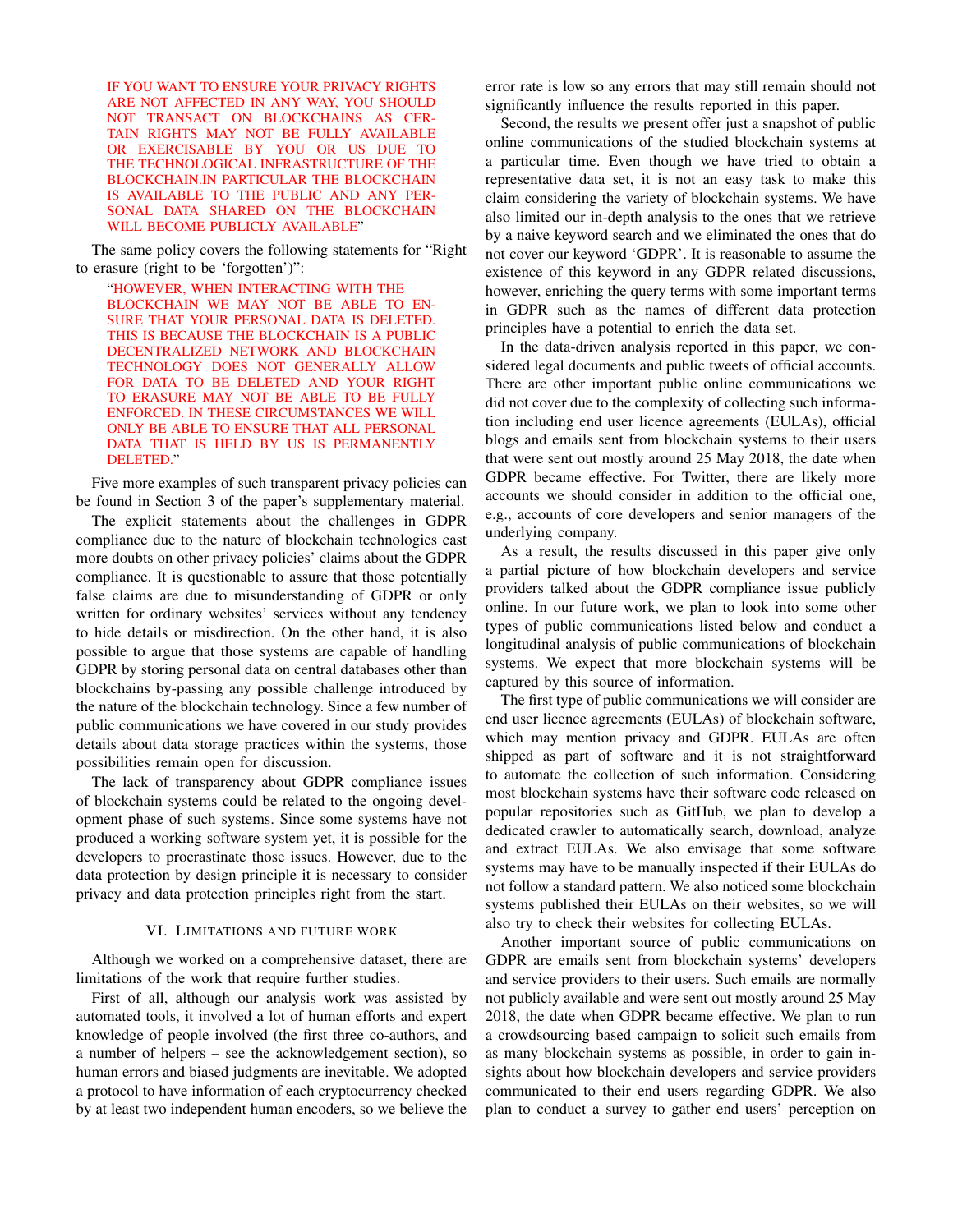GDPR and the GDPR email(s) they received.

For public communications on official websites, we looked at privacy policies and white papers only. Some blockchain systems may have explained how the GDPR compliance issue is addressed on other web pages such as news and press releases. We therefore also plan to run a more in-depth analysis of all web pages on selected blockchain systems' websites to see if such additional communications can be found.

Yet another potentially important online communication channel is official blogs. Most systems we studied have official blogs, but we decided not to include blog articles because of the human efforts required to analyze such articles.

Our data-driven analysis focused on documents on the studied blockchain systems' websites, but such documents may not be a true reflection of the actual awareness and understanding of people who are running the systems, i.e., blockchain developers and managers of the organizations involved, on the GDPR compliance issue. For instance, the online documents may be prepared by lawyers and tweets written by marketing officers, without a proper discussion with technical people or senior managers. In our future work, we will explore the possibility of interviewing some blockchain developers and key management people of organizations behind selected blockchain systems to get their self-reported views on the GDPR compliance issue, how their systems actually store personal data, and on how they decided (not) to communicate about this issue to their users. This can be extended to empirical studies investigating how different blockchain developers and service providers manage privacy related risks in general. We expect that such empirical studies will be welcomed by some (if not all) blockchain developers and service providers since they will benefit from having a better understanding of the important legal issue.

In addition to the above planned future work, yet another interesting direction for research is to study how different demographic factors (country, culture background, gender, age, size of business, etc.) influence the attitude and decision of blockchain developers and service providers in terms of GDPR compliance. Most public blockchain systems have published their core team members on their official website or in the system's white paper, so such demographic information can be collected. Some statistical factorial analysis can be conducted to identify factors that have a main effect.

#### VII. RELATED WORK

The GDPR compliance issue has received increasing attention from both industry and academia, and there is growing focus on how applications can be evolved to eliminate the risk of being declared incompatible. However, due to its relative recency, studies that conduct data-driven analysis about legal compliance issues around GDPR are rare.

To the best of our knowledge, this is the first study that aims to collect and analyse public communications specific to blockchain developers and service providers. However, there are some related studies that focus on GDPR awareness for business. One of the first attempts was performed in 2014 in

Finland, right before the GDPR lifespan, to understand awareness of companies (the controllers of the personal data) and their willingness to act towards compliance regarding GDPR [35]. The study showed that he general level of awareness was low and only 43% of data controllers were aware of GDPR. It was also reported that only 31% of controllers were planning to act towards compliance during the time of the study.

Another related study 'Cyber Security Breaches Survey' was published in 2018, which is a survey on business and charity actions regarding cyber security and the costs and impacts of cyber breaches and attacks in the UK [36]. It covers in-depth interviews undertaken in January and February 2018 to follow up with organizations that participated in the survey, as well as higher education institutions. It reported that 38% of businesses and 44% of charities were aware of GDPR at the time of the study. On top of this, 13% of businesses and 9% of charities had amended their cyber security policies or processes specifically in preparation for GDPR.

In [37], Sirur et al. reported the results of interviews made with several organizations with the aim of gaining indepth understanding of real challenges faced by organizations in engaging with the GDPR. By conducting the interviews, they found that large organizations had felt compliance was reasonable and doable. However, the compliance attempts of general small-to-medium organizations (SMEs) were of a lower maturity than that of large companies and data protection focused SMEs. A similar conclusion was reported by Archibald and Renaud in [38].

#### VIII. CONCLUSION

We have conducted a study based on a large database of the public communications made by developers and service providers of 314 blockchain systems including legal documents (such as privacy policies and T&C documents) on their websites and public tweets made from official Twitter accounts. We found out that most systems had not communicated about GDPR. As a general trend, those legal documents lacked an explicit acknowledgment and warnings to users on the legal challenges introduced by the nature of the blockchain technology. In addition, those documents also mix terms for data on blockchains and data collected for other purposes (e.g., for websites). Only a very small number (6) of blockchain systems explicitly explained issues around data on blockchains. The status of such public communications and disclosure of legal issues and privacy risks on users is not satisfactory, and we call for urgent more research into the interfaces between data protection law and the blockchain technology.

#### ACKNOWLEDGMENT

The authors would like to thank Nikhil Patnaik, Yang Lu and Benjamin Nogué for helping collect some raw data about the cryptocurrencies we studied.

Shujun Li's work was partly supported by the research projects ACCEPT (https://accept.cyber.kent.ac.uk/) and PriV-ELT (https://privelt.ac.uk/), funded by the EPSRC (Engineer